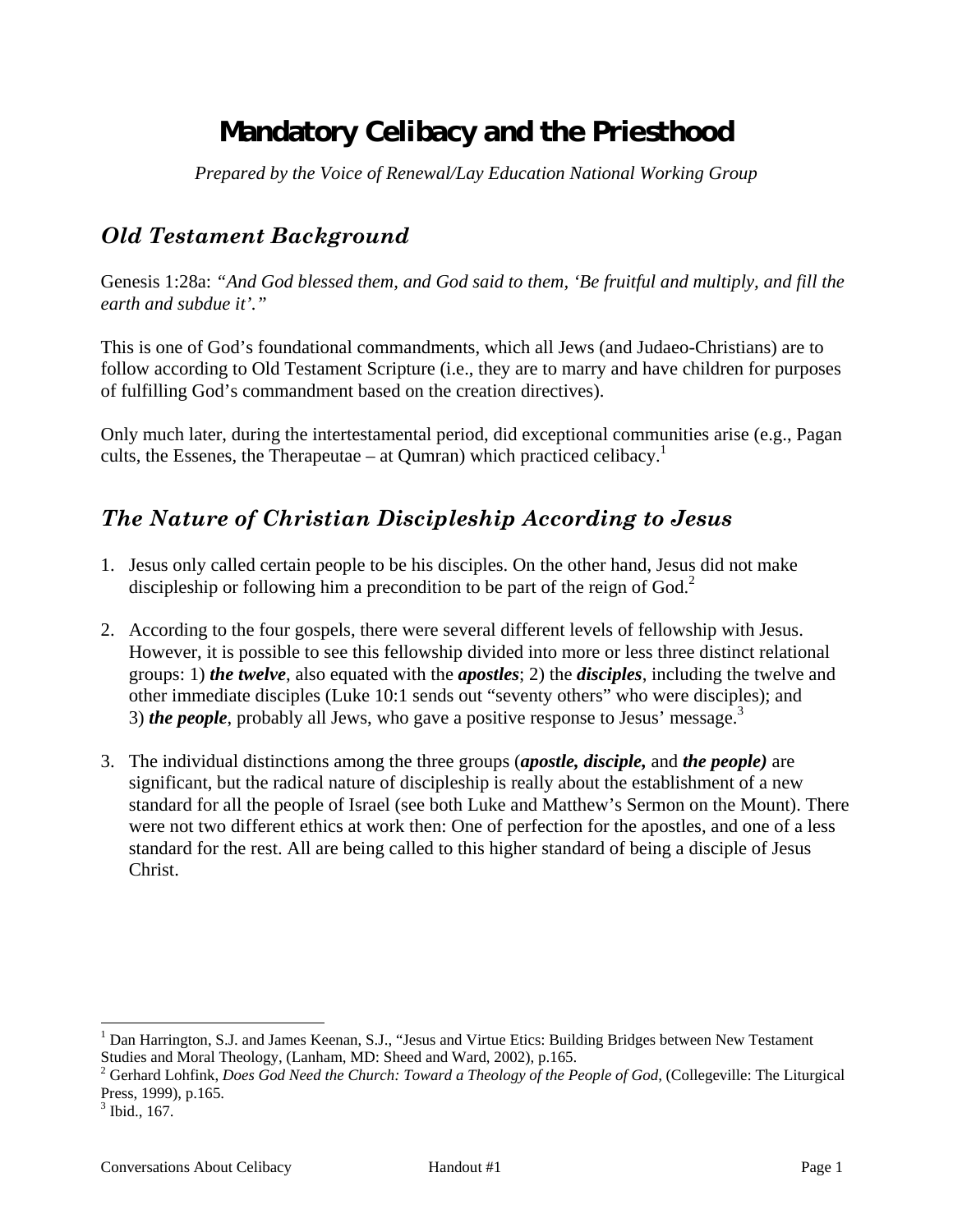## *New Testament Evidence*

- 1. Nowhere in the gospels does Jesus speak of celibacy as a requirement to become a disciple. In fact, *Matthew 19* is the only gospel reference where Jesus speaks directly on the issue of celibacy; and here he speaks of it as an exception.
- 2. Jesus first states that Genesis 1:28 is a command given by God that is not to be violated (Matthew 19:4-6). Jesus believes that men and women were primarily created by God to marry and must not divorce one another (except for infidelity). In response to further questioning about being celibate, Jesus states that this condition of life is for *"only those to whom it is given,"* i.e. only those who have been given this gift by God. But in Matthew 19:12, which is unique to Matthew's gospel, Jesus declares that the unmarried state is found both naturally at birth (12a) as well as a state which can be successfully achieved "for the sake of the kingdom of heaven." This is a difficult teaching of Jesus' for the disciples to understand or accept, but it is only for those "able to receive" it (12d). *Note:* **Jesus was not mandating celibacy here for his disciples to follow.**
- 3. In both St. Paul's writings (i.e., 1 Cor.7) and the early New Testament period in general, the practice and understanding of celibacy is presented as a response to the Parousia, which was believed to have begun. Celibacy is not mandated; but is only to be undertaken only by those who have received this gift and calling, and then only to be fulfilled for the "kingdom of heaven." The eschatological kingdom of God was believed to be imminent.

## *Early and Later Church History:*

- 1. The notion of not being able to celebrate Eucharist because there was no appointed leader was unthinkable in the early church, because the priesthood of Jesus resided in the whole people. In the New Testament, the notion of priest is applied to Christ and to the whole body of those baptized into Christ. It is important to remember that there was as yet no conferring of any special authorization or sacred power to preside at Eucharist. It is the community that is the subject of the Eucharistic action. The presiders were the bishops or presbyters, or, in the words of Clement (the 2nd century bishop of Rome), *other eminent members with the approval of the whole church*, (that is, non-priests). Tertullian, in the  $3<sup>rd</sup>$  century, echoed Clement's statement by declaring: Where no college of ministers has been appointed, you, the laity, must celebrate the Eucharist and baptize; in that case you are your own priests, for where two or three are gathered together, there is the church, even if these three are lay people.
- 2. In the  $3<sup>rd</sup>$  century, Cyprian is the first who calls the bishop a priest, saying that in virtue of his presiding over the community and therefore its celebration of Eucharist, he is standing in the place of Jesus, the priest. In time, presbyters were also referred to as priests, since they often were the presiders in small communities. So the connection was made between priest and Eucharist. This was the beginning of a distinction made between clergy and laity. The distinction evolved until Augustine, the 5<sup>th</sup> century Bishop of Hippo, disapproved of lay people as Eucharistic presiders.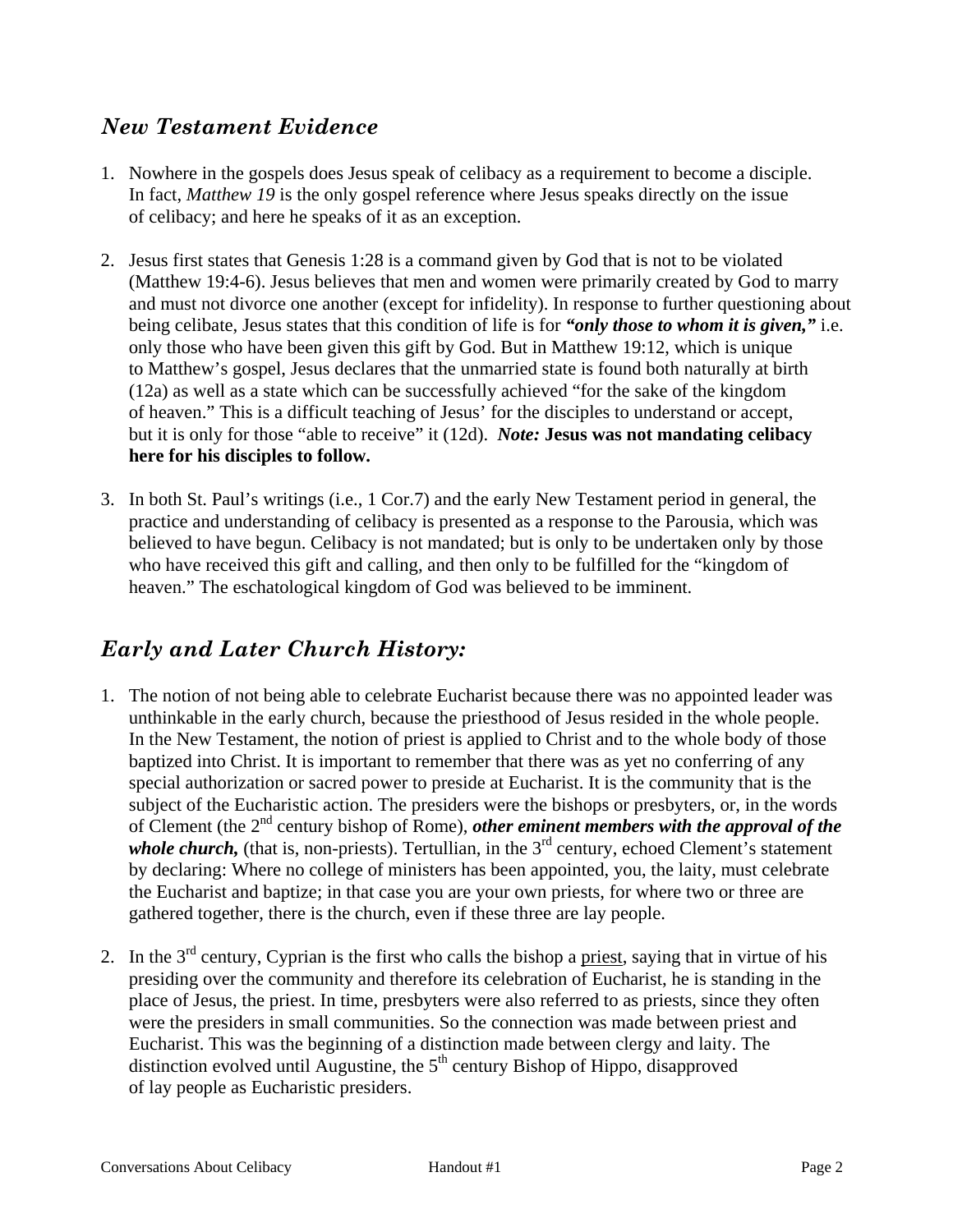- 3. The origin of what we know today as the diocesan or parish priest began in the  $4<sup>th</sup>$  century with the practice of bishops sending someone to the surrounding rural areas to preside at a Eucharist. This furthered the association of priest with the cult (ritual worship), especially Eucharist. There were both married and celibate priests at this time, but what slowly evolved over the next seven centuries was a connection between holiness and ritual purity laws, including the requirement of abstinence from sexual intercourse the night before officiating at worship. The cultural context for this was not gospel-based; it stemmed from a negative view of sexuality held by some in the Greco-Roman world. With daily celebration of Eucharist becoming the norm, abstinence before the liturgy became problematic. Eventually in the  $12<sup>th</sup>$  century, mandatory celibacy for priests became Church law. A fringe benefit of a celibate clergy was that it was easier to maintain ownership of Church property, which would otherwise pass to the heirs of a married cleric. This was important in the ongoing Church struggle to maintain an independent identity from the Empire.
- 4. The Roman Catholic Church has maintained the theological and pastoral significance of celibacy and the priesthood despite problems associated with this practice. In the Vatican II documents, *Presbyterorum ordinis* (article 16), written in the 1960s, the Council reaffirmed the importance of celibacy and the priesthood after considerable discussion. It was reaffirmed as part of a long tradition that is highly esteemed as a special "*feature of priestly life*" leading to a "spiritual fruitfulness" in the world.<sup>4</sup> It is a foretaste of the later promise of the Church's mystical union with Christ in heaven.<sup>5</sup>
- 5. According to the 1983 Code of Canon Law, celibacy is a mandatory requirement for *all* men who wish to become priests. The only exception is for former Protestant clergymen who are already married but then become Catholic priests. Rationale for this mandatory requirement of celibacy was so that all priests can possess an "*undivided heart,*" allowing them to *"dedicate themselves more freely*" in service to God and humanity.<sup>6</sup>
- 6. A new positive focus on celibacy has been written into the Canon and the conciliar teaching, which reveals a great improvement over previous presentations. "*All untenable motives for celibacy*," e.g., the need for cultic purity or speaking negatively about the body or human sexuality has been eliminated from both texts.<sup>7</sup> This eliminates any confusion over declaring the celibate life superior or more Holy than married life, since celibacy "*is not demanded of the priesthood by its nature*." Both the early Church and the tradition of the Eastern churches have had "*many excellent married priests*." Therefore, the Council "*exhorts*" all married priests to continue in the married state and persevere in their Holy vocation for those whom they serve.<sup>8</sup>

<sup>4&</sup>lt;br>Austin Flannery, O. P., "Vatican Council II: Volume 1," (Northport, NY: Costello Publishing Company, 1998), p.892  $<sup>5</sup>$  Ibid. p.893.</sup>

<sup>&</sup>lt;sup>6</sup> John P. Beal, James A. Coriden, and Thomas J. Green, "New Commentary on the Code of Canon Law," (New York: Paulist Press, 2000), p.357.

 $<sup>7</sup>$  Ibid. p.357.</sup>

<sup>8</sup> Flannery, p.892.